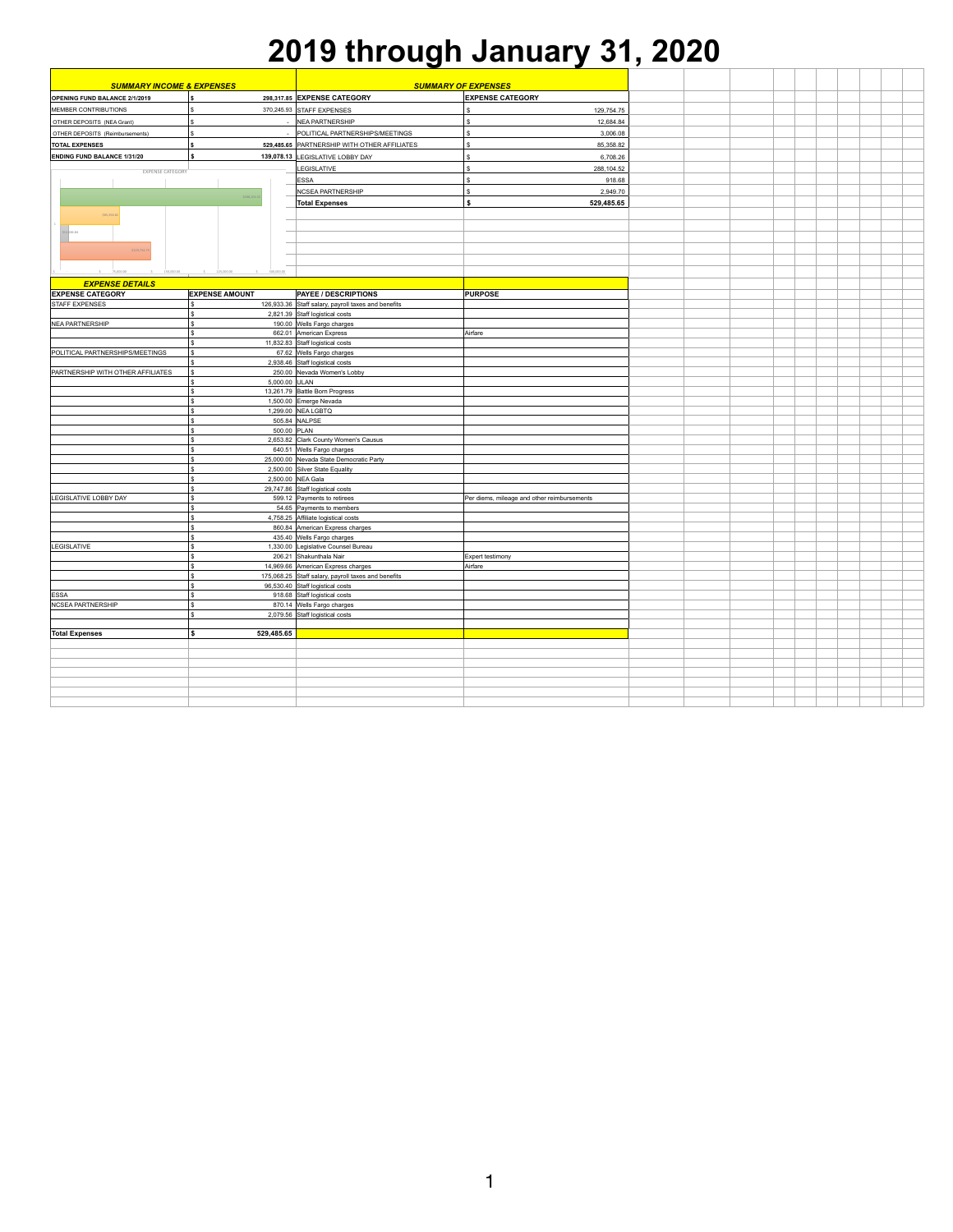

|  | ___ |       |  |  |  |  |  |  |  |
|--|-----|-------|--|--|--|--|--|--|--|
|  |     | _____ |  |  |  |  |  |  |  |
|  |     |       |  |  |  |  |  |  |  |
|  |     |       |  |  |  |  |  |  |  |
|  |     |       |  |  |  |  |  |  |  |
|  |     |       |  |  |  |  |  |  |  |
|  |     |       |  |  |  |  |  |  |  |
|  |     |       |  |  |  |  |  |  |  |
|  |     |       |  |  |  |  |  |  |  |
|  |     |       |  |  |  |  |  |  |  |
|  |     |       |  |  |  |  |  |  |  |
|  |     |       |  |  |  |  |  |  |  |
|  |     |       |  |  |  |  |  |  |  |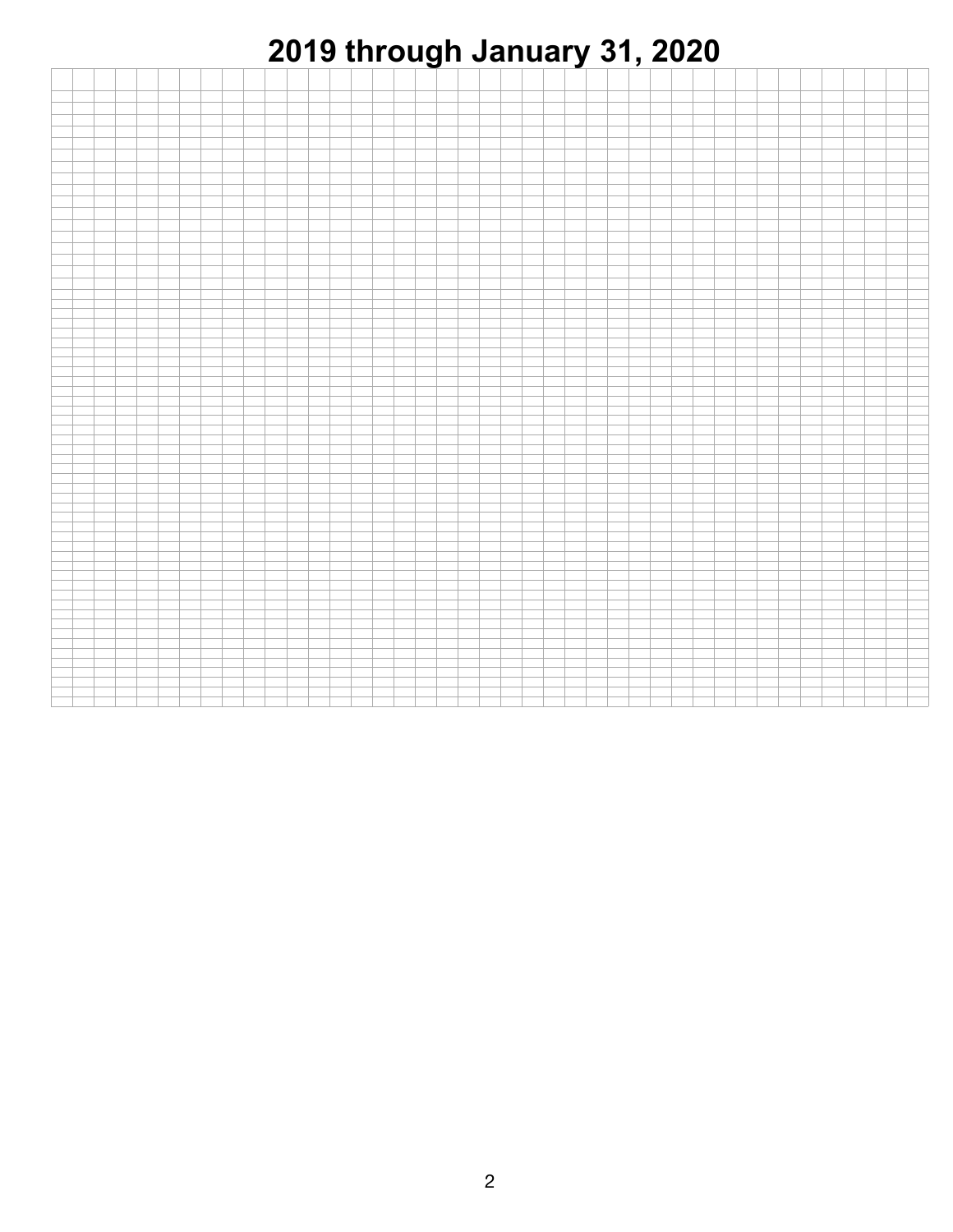

|  | ___ |       |  |  |  |  |  |  |  |
|--|-----|-------|--|--|--|--|--|--|--|
|  |     | _____ |  |  |  |  |  |  |  |
|  |     |       |  |  |  |  |  |  |  |
|  |     |       |  |  |  |  |  |  |  |
|  |     |       |  |  |  |  |  |  |  |
|  |     |       |  |  |  |  |  |  |  |
|  |     |       |  |  |  |  |  |  |  |
|  |     |       |  |  |  |  |  |  |  |
|  |     |       |  |  |  |  |  |  |  |
|  |     |       |  |  |  |  |  |  |  |
|  |     |       |  |  |  |  |  |  |  |
|  |     |       |  |  |  |  |  |  |  |
|  |     |       |  |  |  |  |  |  |  |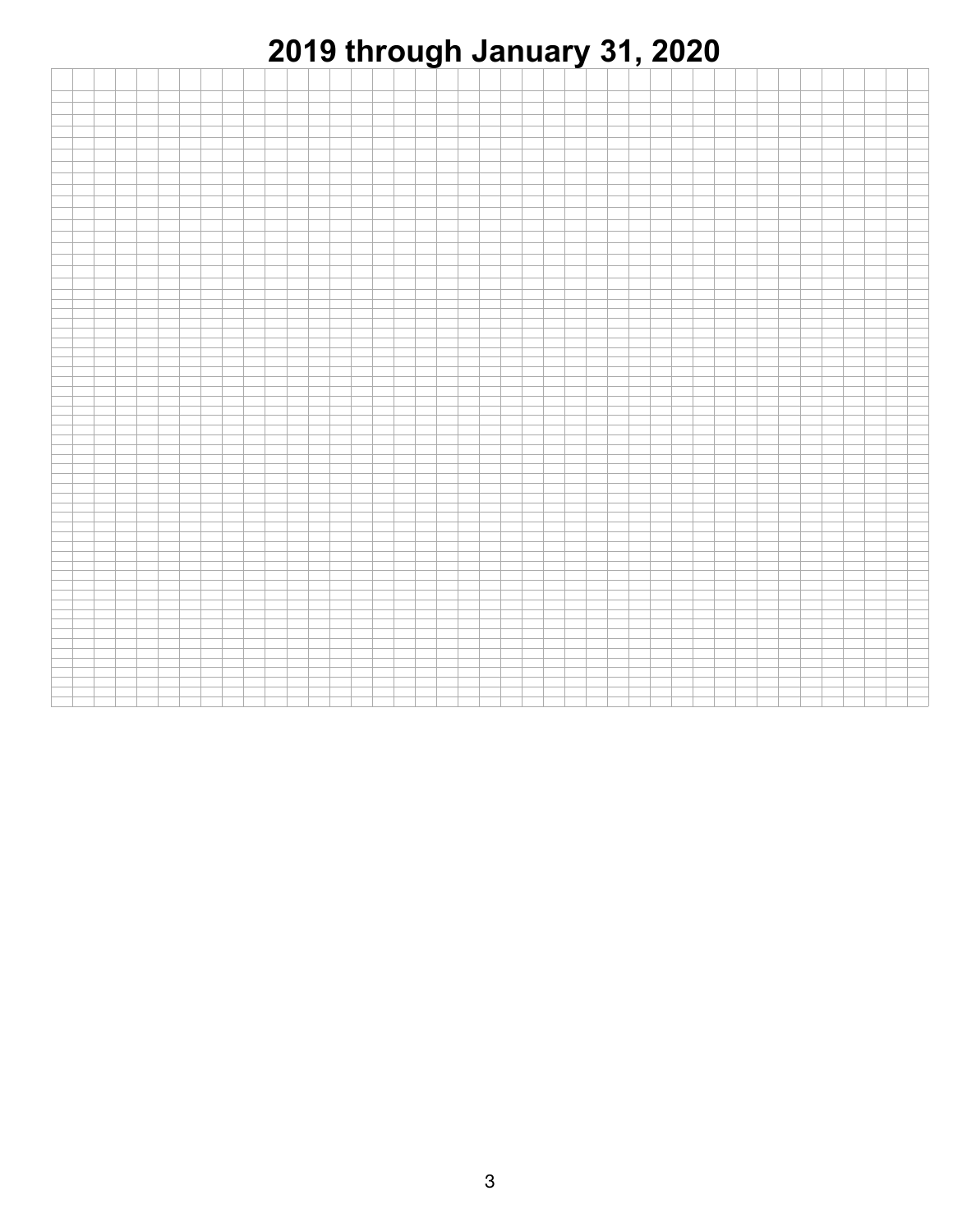

|  | ___ |       |  |  |  |  |  |  |  |
|--|-----|-------|--|--|--|--|--|--|--|
|  |     | _____ |  |  |  |  |  |  |  |
|  |     |       |  |  |  |  |  |  |  |
|  |     |       |  |  |  |  |  |  |  |
|  |     |       |  |  |  |  |  |  |  |
|  |     |       |  |  |  |  |  |  |  |
|  |     |       |  |  |  |  |  |  |  |
|  |     |       |  |  |  |  |  |  |  |
|  |     |       |  |  |  |  |  |  |  |
|  |     |       |  |  |  |  |  |  |  |
|  |     |       |  |  |  |  |  |  |  |
|  |     |       |  |  |  |  |  |  |  |
|  |     |       |  |  |  |  |  |  |  |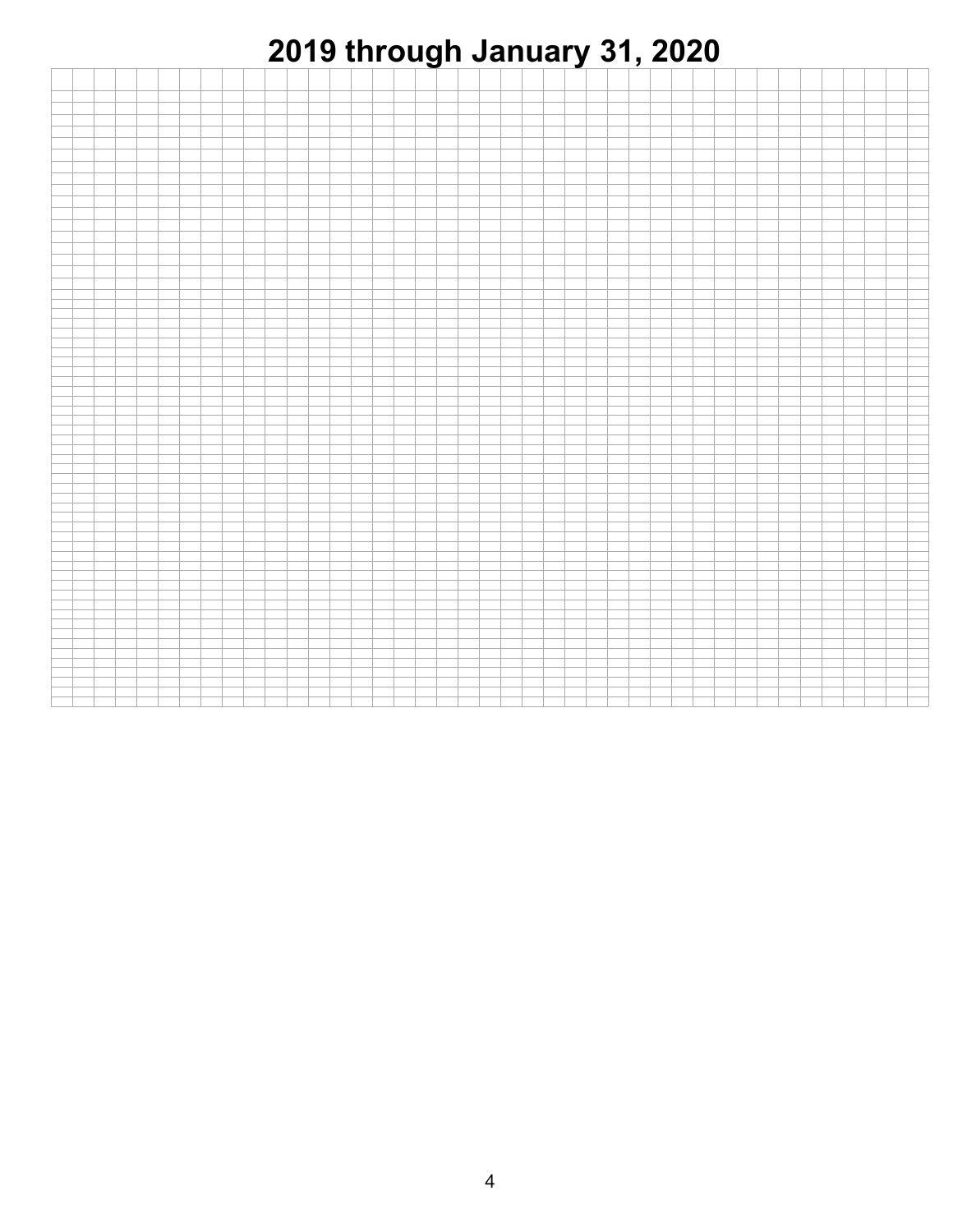

|  | ___ |       |  |  |  |  |  |  |  |
|--|-----|-------|--|--|--|--|--|--|--|
|  |     | _____ |  |  |  |  |  |  |  |
|  |     |       |  |  |  |  |  |  |  |
|  |     |       |  |  |  |  |  |  |  |
|  |     |       |  |  |  |  |  |  |  |
|  |     |       |  |  |  |  |  |  |  |
|  |     |       |  |  |  |  |  |  |  |
|  |     |       |  |  |  |  |  |  |  |
|  |     |       |  |  |  |  |  |  |  |
|  |     |       |  |  |  |  |  |  |  |
|  |     |       |  |  |  |  |  |  |  |
|  |     |       |  |  |  |  |  |  |  |
|  |     |       |  |  |  |  |  |  |  |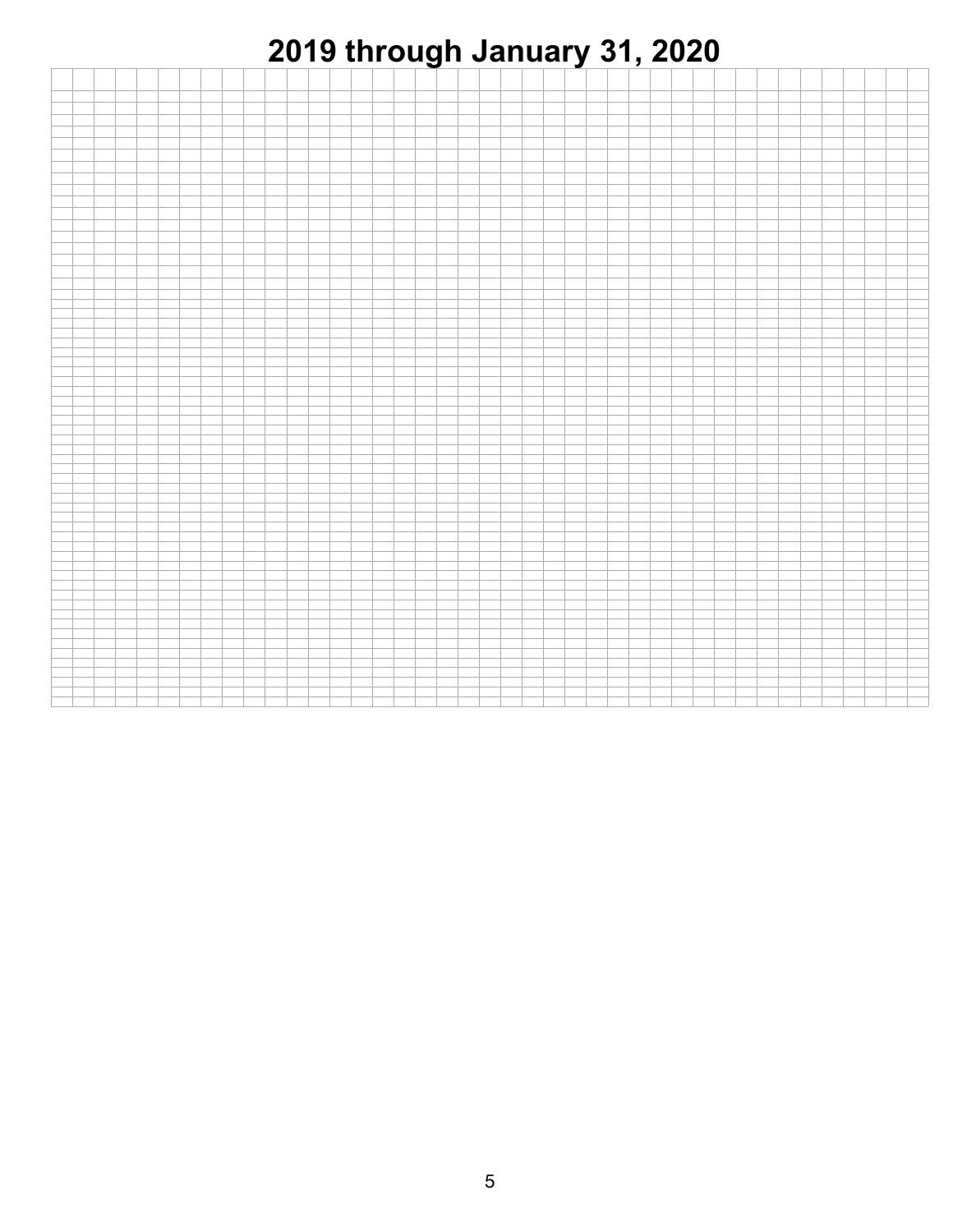

|  | ___ |       |  |  |  |  |  |  |  |
|--|-----|-------|--|--|--|--|--|--|--|
|  |     | _____ |  |  |  |  |  |  |  |
|  |     |       |  |  |  |  |  |  |  |
|  |     |       |  |  |  |  |  |  |  |
|  |     |       |  |  |  |  |  |  |  |
|  |     |       |  |  |  |  |  |  |  |
|  |     |       |  |  |  |  |  |  |  |
|  |     |       |  |  |  |  |  |  |  |
|  |     |       |  |  |  |  |  |  |  |
|  |     |       |  |  |  |  |  |  |  |
|  |     |       |  |  |  |  |  |  |  |
|  |     |       |  |  |  |  |  |  |  |
|  |     |       |  |  |  |  |  |  |  |